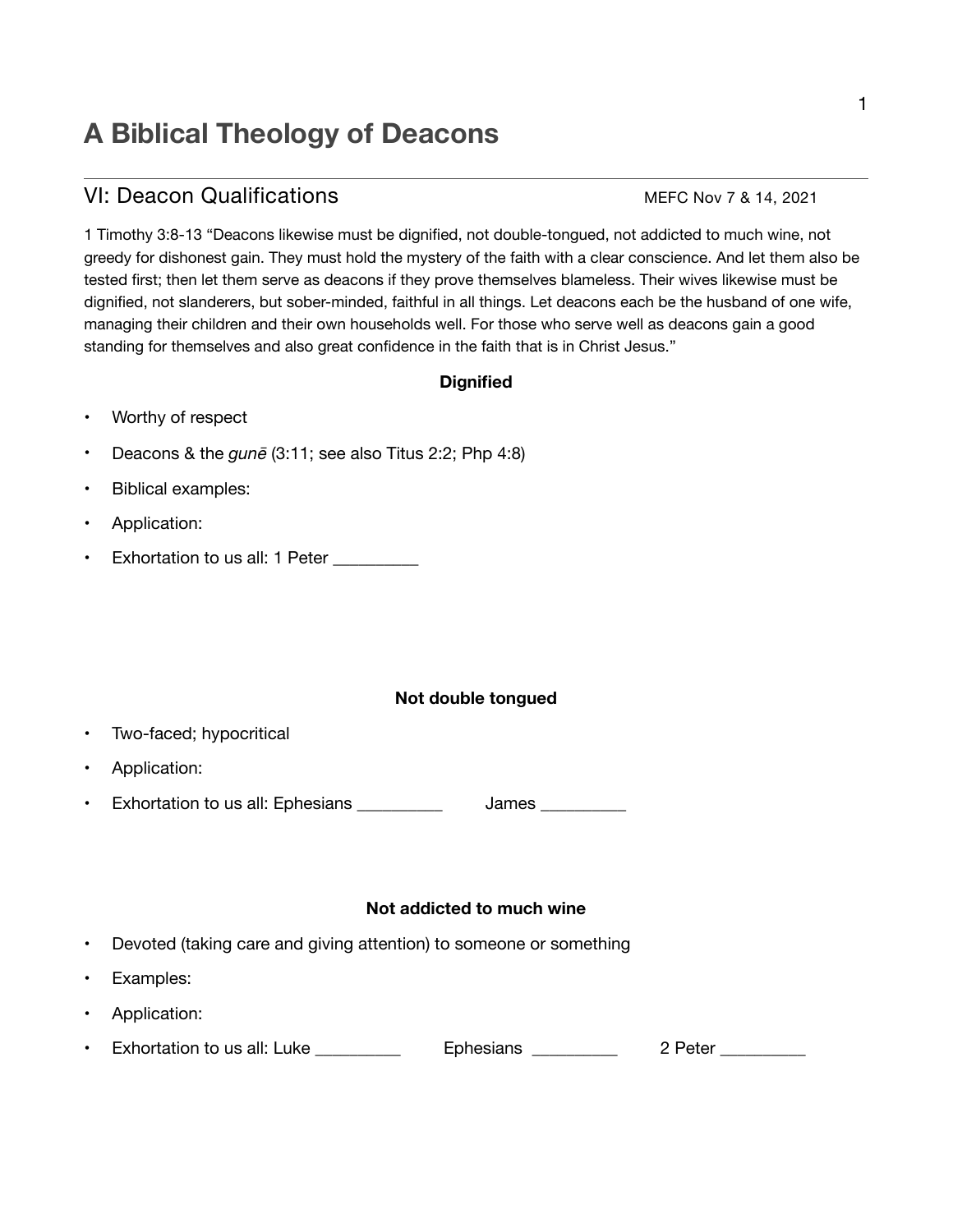# **Not greedy for dishonest gain**

|           | where shameful dishonesty meets gain (see also Titus 1:7, 11; 1 Pet 5:2; 2 Cor 4:2; 2 Tim 2:15; see<br>also parable of the talents in Mt 25; or Mt 16:26)                                                                                                                                                                                                |  |  |                                                                                                       |
|-----------|----------------------------------------------------------------------------------------------------------------------------------------------------------------------------------------------------------------------------------------------------------------------------------------------------------------------------------------------------------|--|--|-------------------------------------------------------------------------------------------------------|
| ٠         |                                                                                                                                                                                                                                                                                                                                                          |  |  |                                                                                                       |
|           |                                                                                                                                                                                                                                                                                                                                                          |  |  |                                                                                                       |
|           | Application:                                                                                                                                                                                                                                                                                                                                             |  |  |                                                                                                       |
|           | Exhortation to us all: Matthew ____________ Philippians ___________ & __________                                                                                                                                                                                                                                                                         |  |  |                                                                                                       |
|           |                                                                                                                                                                                                                                                                                                                                                          |  |  |                                                                                                       |
|           |                                                                                                                                                                                                                                                                                                                                                          |  |  |                                                                                                       |
|           |                                                                                                                                                                                                                                                                                                                                                          |  |  |                                                                                                       |
|           | Holding the mystery of the faith with a clear conscience<br>"the mystery of the faith" = $\frac{1}{2}$ = $\frac{1}{2}$ = $\frac{1}{2}$ = $\frac{1}{2}$ = $\frac{1}{2}$ = $\frac{1}{2}$ = $\frac{1}{2}$ = $\frac{1}{2}$ = $\frac{1}{2}$ = $\frac{1}{2}$ = $\frac{1}{2}$ = $\frac{1}{2}$ = $\frac{1}{2}$ = $\frac{1}{2}$ = $\frac{1}{2}$ = $\frac{1}{2}$ = |  |  |                                                                                                       |
| $\bullet$ |                                                                                                                                                                                                                                                                                                                                                          |  |  |                                                                                                       |
|           |                                                                                                                                                                                                                                                                                                                                                          |  |  |                                                                                                       |
|           | "with a clear conscience" = $\frac{1}{2}$                                                                                                                                                                                                                                                                                                                |  |  |                                                                                                       |
|           | Examples:                                                                                                                                                                                                                                                                                                                                                |  |  | Acts __________                                                                                       |
|           | Application:                                                                                                                                                                                                                                                                                                                                             |  |  |                                                                                                       |
| $\bullet$ | Exhortation to us all: Matthew __________                                                                                                                                                                                                                                                                                                                |  |  |                                                                                                       |
|           |                                                                                                                                                                                                                                                                                                                                                          |  |  |                                                                                                       |
|           |                                                                                                                                                                                                                                                                                                                                                          |  |  |                                                                                                       |
|           |                                                                                                                                                                                                                                                                                                                                                          |  |  |                                                                                                       |
|           |                                                                                                                                                                                                                                                                                                                                                          |  |  | And let them also be tested first; then let them serve as deacons if they prove themselves blameless. |
|           |                                                                                                                                                                                                                                                                                                                                                          |  |  |                                                                                                       |
|           | Serving is conditional upon examination (see also 1 Cor 3:13; 11:28; 2 Cor 8:8; 13:5; Gal 6:4; 1 Pet<br>1:7)                                                                                                                                                                                                                                             |  |  |                                                                                                       |
|           | What should be tested?                                                                                                                                                                                                                                                                                                                                   |  |  |                                                                                                       |
|           |                                                                                                                                                                                                                                                                                                                                                          |  |  | $(1)$ (1)                                                                                             |
|           | To be blameless (see also Col 1:22; 1 Cor 1:8; Titus 1:6, 7; 1 Tim 3:2)                                                                                                                                                                                                                                                                                  |  |  |                                                                                                       |
|           | Examples:                                                                                                                                                                                                                                                                                                                                                |  |  |                                                                                                       |

• Application: